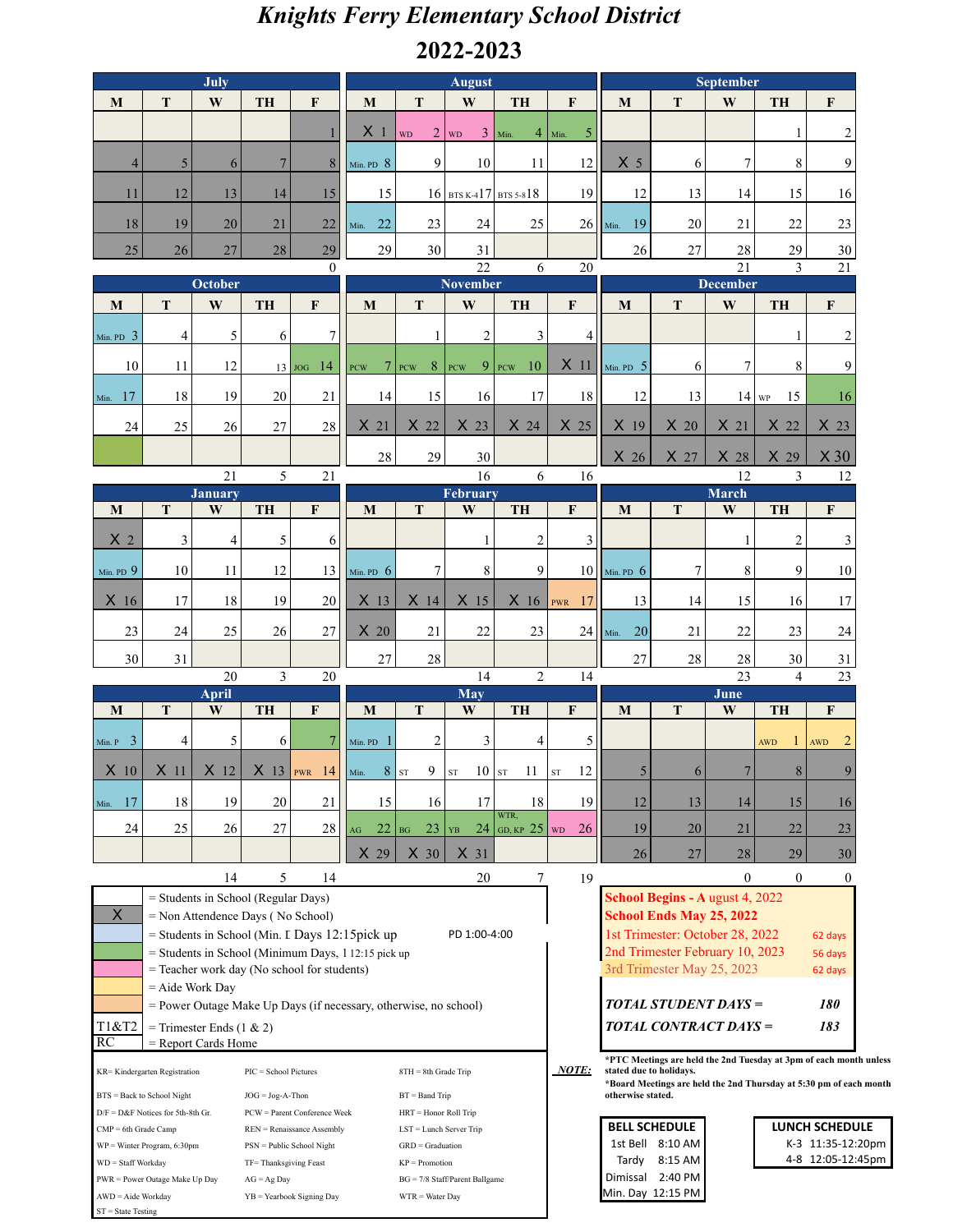| <b>Staff Meetings</b> | <b>PD</b><br>$1:15-4pm$ | <b>GENERAL</b><br>3-3:30pm | Min Days               | 44                         |
|-----------------------|-------------------------|----------------------------|------------------------|----------------------------|
| Aug                   | 30                      | 16                         |                        |                            |
| Sept.                 |                         | 13, 27                     | <b>Min Day History</b> |                            |
| Oct.                  | 4                       | 11, 25                     | 19/20                  | 23                         |
| Nov.                  | 1                       | 15, 29                     | 20/21                  | 24 pre COVID approved Cal. |
| Dec.                  | 6                       | 13                         | 21/22                  | 42 COVID with WIN          |
| Jan.                  |                         | 10, 24                     | 22/23                  | 43 COVID with WIN          |
| Feb.                  | 6                       | 28                         |                        |                            |
| March                 | 6                       | 14, 28                     |                        |                            |
| April                 | 4                       | 11, 25                     |                        |                            |

**May 2 9, 23**